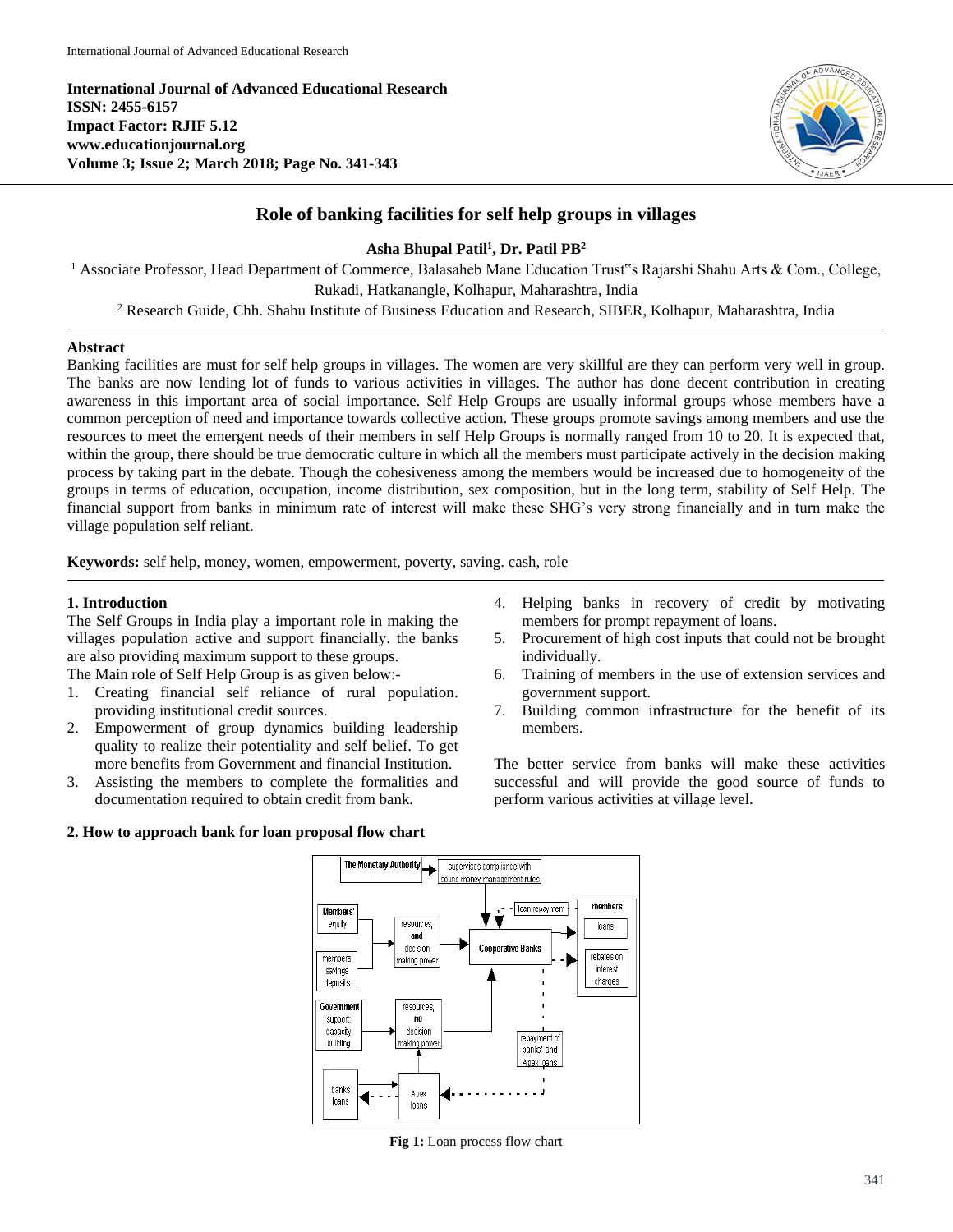The Loan is most important part for SHG and the process should be known to get best loan proposal to know that process the author has used above flow chart in which all the steps are explained by which the group members can be made aware.

### **3. Banking facilities for SHG's**

Banks nowadays have special drives to provide support and services to the village population and if SHG's are good and are making good returns the banks come forward and provide loan to SHG's.



**Fig 2:** Bank Facility for Customers

## **4. Banking facilities in villages**

The Self Help Group-Bank Linkage Programme (SBLP) aims to deliver financial products & services to the section of Indian population that lacks access to formal banking. This segment, often from the lower income, meets its financial needs through informal sources such as money lenders, traders, family and friends etc. However, these sources have their own limitations.

Under SBLP, 10-20 individuals are organized in groups known as Self Help Groups (SHGs) by NGOs commonly known as Self Help Promoting Institutions (SHPI). The SHGs are also encouraged to take up livelihood activities, for which skill training is provided by certain NGOs. The members of the SHG are encouraged to save and internally lend the savings to members during times of need. SHPIs also provide knowledge on managing books of accounts.



**Fig 3:** SHG's in Process

#### **5. NABARD's 'SHG Bank Linkage' program**

Many self-help groups, especially in India, under NABARD's 'SHG Bank Linkage' program, borrow from banks once they have accumulated a base of their own capital and have established a track record of regular repayments.

This model has attracted attention as a possible way of delivering micro-finance services to poor populations that have been difficult to reach directly through banks or other institutions. "By aggregating their individual savings into a single deposit, self-help groups minimize the bank's transaction costs and generate an attractive volume of deposits. Through self-help groups the bank can serve small rural depositors while paying them a market rate of interest." NABARD estimates that there are 2.2 million SHGs in India, representing 33 million members, that have taken loans from banks under its linkage program to date. This does not include SHGs that have not borrowed. "The SHG Banking Linkage Programme since its beginning has been predominant in certain states, showing spatial preferences especially for the southern region – Andhra-Pradesh, Tamil Nadu, Kerala and Karnataka. These states accounted for 57% of the SHG credits linked during the financial year 2005–2006."

#### **6. Advantages of financing through SHGs**

- An economically poor individual gains strength as part of a group.
- Besides, financing through SHGs reduces transaction costs for both lenders and borrowers.
- While lenders have to handle only a triple SHG account instead of a large number of small-sized individual accounts, borrowers as part of an SHG minimise expenses on travel (to and from the branch and other places) for completing paper work and on the loss of workdays in canvassing for loans.
- Where successful, SHGs have significantly empowered poor people, especially women, in rural areas.
- SHGs have helped immensely in reducing the influence of informal lenders in rural areas.

## **7. Why women make best bank agents**

The women are very sincere and they pay the loan installments very regularly these are the findings of the recent study. The banks should lend more money to these SHG's. Recent pilot projects conducted by the Rural Financial Institutions Programme (the RFIP, a cooperation program between GIZ India and NABARD) demonstrated that engaging female community members in village financial services can be more effective than using typical customer service representatives as banking agents. The RFIP supported two Regional Rural Banks to engage members of local Self-Help Groups (groups of 10-20 women who come together to save, lend, help each other financially, and optionally receive bank credit as a group) as banking agents (Customer Service Providers or CSPs) to bring financial services to low-income customers in villages. This proved to be an effective approach that resulted in higher numbers of active accounts handled by CSPs and higher activity rates in.